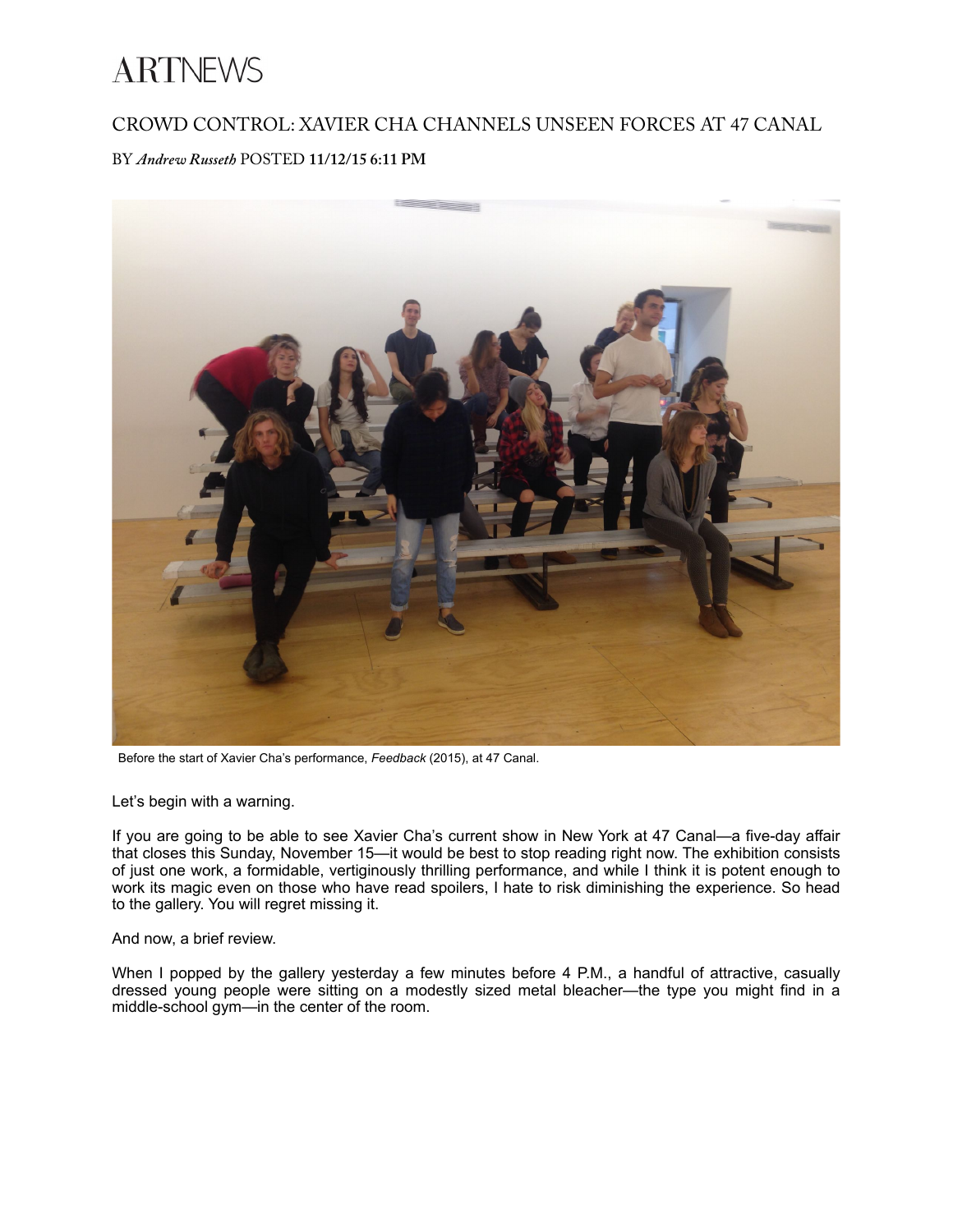

The clock.

The gallery had announced that performances begin at the top of each hour, from 1 P.M. to 5 P.M., and as 4 P.M. neared, more and more people wandered out of a side room, taking up positions on the bleacher. A few stretched, and some chatted quietly. About half a minute before the start, 16 had gathered on the long seats, waiting. Something felt off. It took me a moment, but I realized they were all glancing occasionally at something on the white wall across from them—a digital clock with red numbers near the ceiling. Only one other audience member (I assumed he was an audience member) was in the room with me. We waited together.

As the clock clicked to 4:00 P.M., all 16 people suddenly fell silent, straightened their backs, and stared straight ahead, not moving. The room felt utterly, soothingly still. I began to imagine a lengthy meditation session, a live version of the videos that Cha showed in her 2012 to 2013 outing at 47 Canal, which were close-up portraits of people as they tripped on Salvia and DMT.

But then, exactly 30 seconds after 4 P.M., all hell broke loose.

The performers started screaming and cheering. They leapt out of their seats and hugged like they had just won the lottery, like their underdog football team had just won the championship game, like the Beatles were playing on *The Ed Sullivan Show*. It grew to be painfully loud, the performers egging each other on, the sounds ricocheting off the walls of the room, but it was also exhilarating. I realized after a few moments that I was laughing uncontrollably, caught up in the tide of emotion. The other guy in the room was too.

And then, after about 30 seconds, they suddenly stopped screaming and let out soft, halting, pained *ooo*s, like they had witnessed something fairly bad or embarrassing beyond the blank wall in front of them. But then they applauded, relieved. The mood in the room brightened—catharsis!—and they let out the sort of *aww*s one makes when seeing a little puppy or a newborn baby. It was now 4:02 P.M.